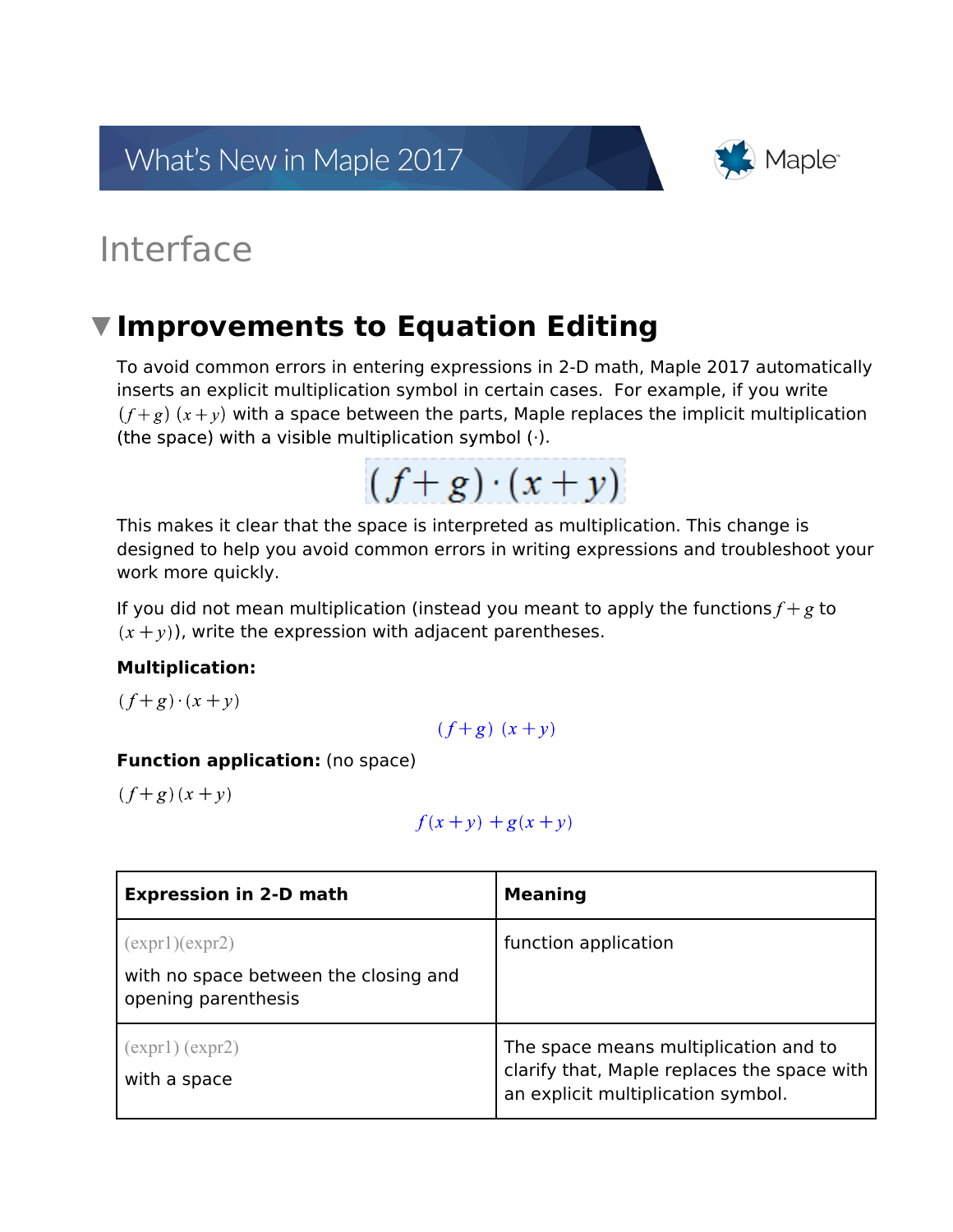You can control this feature using the Options dialog.

# **New MapleCloud Access from Toolbar**

You can now access the MapleCloud right from the worksheet toolbar. Click the cloud icon ( $\Box$ ). From here, log in, browse shared content, or check for updates on

packages you've downloaded from the MapleCloud.



# **Equation Label Improvements**

You can now insert a sequence or range of equation labels in one easy step using the equation label dialog.

## **Context Menu Updates**

Many more operations are now available in the context menu, including signal processing options and new curve fitting options are available for two-column matrices and data frames.

Examples:

SignalProcessing.-GenerateUniform(10,-1,1);  $[-0.785218492150308, 0.588413964957000, -0.210756972897798, 0.74960021581500$ 

| <b>Number of Dimensions</b>                         | <b>AutoCorrelation</b>                                                                             |
|-----------------------------------------------------|----------------------------------------------------------------------------------------------------|
| Number of Elements                                  | Conversions                                                                                        |
| <b>Plots</b>                                        | Discrete Cosine Transform                                                                          |
| Ranges of Dimensions                                | Discrete Wavelet Transform                                                                         |
| <b>Select Elements</b>                              | Down-Sample                                                                                        |
| Tabulate                                            | <b>Fourier Transform</b>                                                                           |
| Conversions<br><b>Export As</b><br>In Place Options | Inverse Discrete Cosine Transform<br><b>Inverse Fourier Transform</b><br>Periodogram<br>SignalPlot |
| Language Conversions<br>Map Integer Functions Onto  | Spectrogram<br>Up-Sample                                                                           |
| Signal Processing                                   | <b>Windowing Functions</b>                                                                         |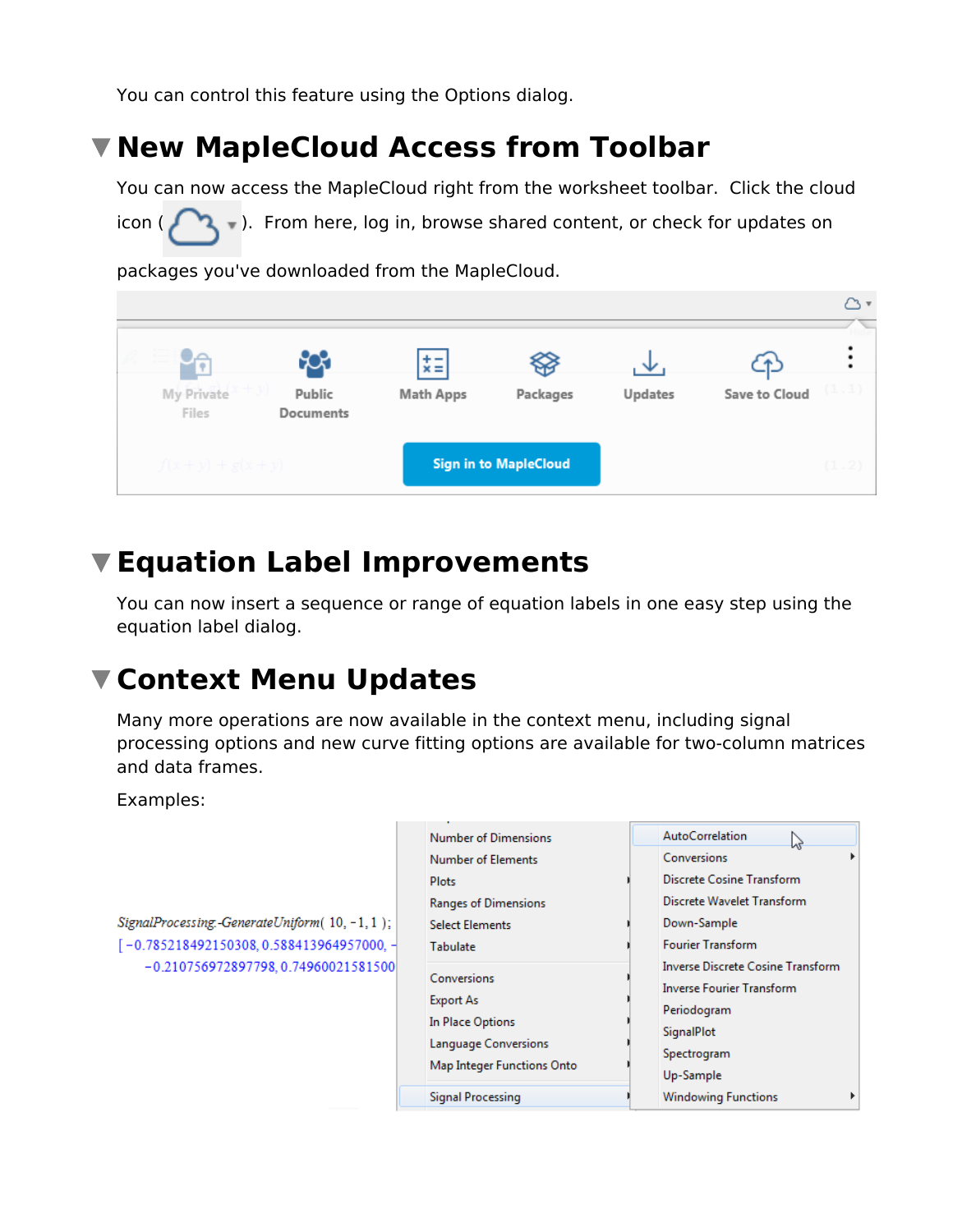$DataFrame([[0, 1, 2, 3], [1, 1, 3, 5]]);$ 

|                              | Unassign                                              | <b>B-Spline</b>                                                                                            |
|------------------------------|-------------------------------------------------------|------------------------------------------------------------------------------------------------------------|
| 1 <sub>2</sub><br>101<br>211 | Conversions<br>Operations<br>Queries<br>Visualization | <b>Interactive Curve Fitting</b><br><b>Least Squares</b><br>Polynomial Interpolation<br>Rational<br>Spline |
| 323<br>4 3 5                 | <b>Curve Fitting</b><br>Data Analysis                 | <b>Thiele</b>                                                                                              |

### **Menu Updates**

There are some new and updated items in Maple menus. Some of the changes are highlighted here.

#### Edit Menu

Two new menu items to **Provide Workbook Password** and **Set/Reset Workbook Password**.

#### View Menu

The **View > Zoom Factor** submenu now includes **Zoom In** and **Zoom Out**.

The **View > Workbook Navigator** submenu now includes **Numbering**.

#### ▼ Tools Menu

New menu item to **MapleCloud** provides access the new interface to the MapleCloud, similar to the cloud icon on the toolbar.

## **New Shortcut Keys**

Several new shortcut keys have been added to Maple 2017 for interface zooming:

Zoom In

**Alt**+**Plus** or **Alt**+**=**, Windows and Linux

```
Control+Shift+=, Mac
```
Zoom Out

**Alt**+**Minus**, Windows and Linux

#### **Control**+**Minus** or **Control**+**Shift**+**Minus**, Mac

A new shortcut key gives quick access to the help search box in the toolbar:

**Alt**+**S**, Windows and Linux